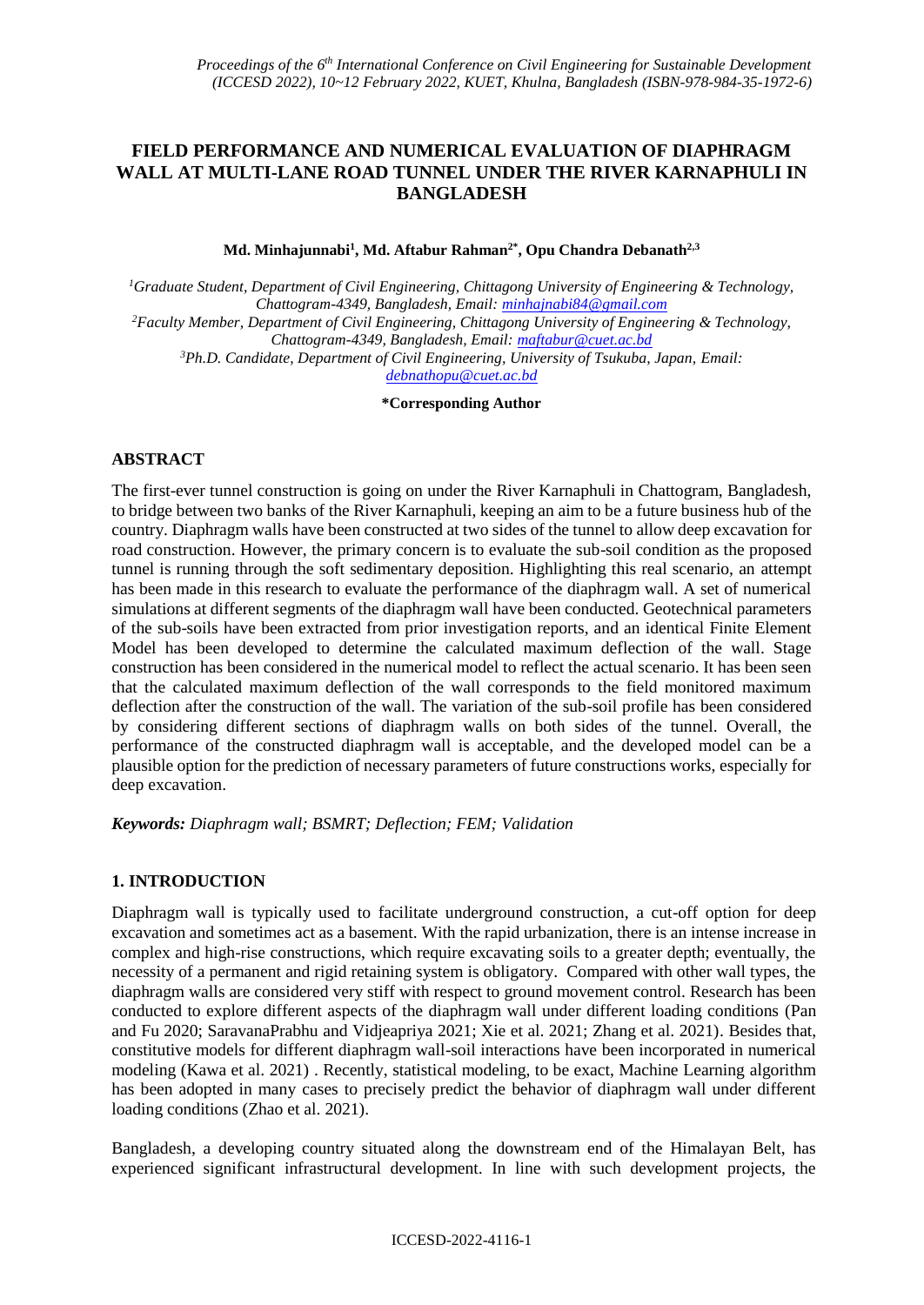country's first-ever underground tunnel named Bangabandhu Sheikh Mujibur Rahman Tunnel (BSMRT) is now under construction and, hopefully, will be opened at the end of 2022, as stated by the concerned officials. To facilitate the construction of the approach road on both sides, diaphragm walls were constructed to retain near-vertical cut soils. The major challenge associated with the project was to retain soft clayey soils, which pose a major threat to the stability of the soils. However, the contractor successfully installed diaphragm walls on both sides of the tunnel and completed the necessary road without having any distress. Continuous monitoring of deflection was done at different sections to check the stability of the wall. All the same, the validity of the diaphragm wall movement with respect to a hands-on numerical approach has high potential to check the accuracy of measurement and provide a guideline for future construction of such deep diaphragm wall in the country. Summing up the preceding points, this research aims to numerically analyze the response of a section of the diaphragm wall. The subsequent section describes in detail the calculation procedure.

## **2. METHODOLOGY**

Several approaches have been used to predict the response of diaphragm wall under different conditions. For simplified analysis, some analytical methods are available , which provide better result for small vertical cut. However, the deep excavation, and to the extreme case, deep excavation with soft soil problems cannot be solved using simplified analytical model. Experimental investigation may provide better interpretation in this case, however, scaled experimental model lacks the actual prediction in many instances. Besides that, numerical modeling is a plaussible option to carry out such type of complicated simulations. Among many available numerical tools, PLAXIS, which is a famous FEM package specially developed for geotechnical problem analysis are used in this research. The steps for construction, such as soil excavation and strut installation, were simulated in the FEM analysis. Furthermore, steps for casting the base slab and strut installation must also be designed and combined. The PLAXIS 2D program was used to predict diaphragm wall behavior for these projects. The Mohrcoulomb soil model was employed in the FEM analysis. Diaphragm wall was modeled using twodimensional model PLAXIS model to analyze the response of soil adjacent to the wall. The numerically estimated deflections were validated with measured data of the BSMRT project. A layout of the model is shown in the Figure 1.



Figure 1: Numerical model of WJD-11 section (Deformed shape)

Plate elements were used to define the wall, lining wall and based slab. For the wall, modulus of elasticity was estimated as

$$
Ec = 57000 \sqrt{f_c'}
$$
 lb/in<sup>2</sup> in USCS units

where  $f_c'$  (MPa) is the standard compressive strength of the concrete.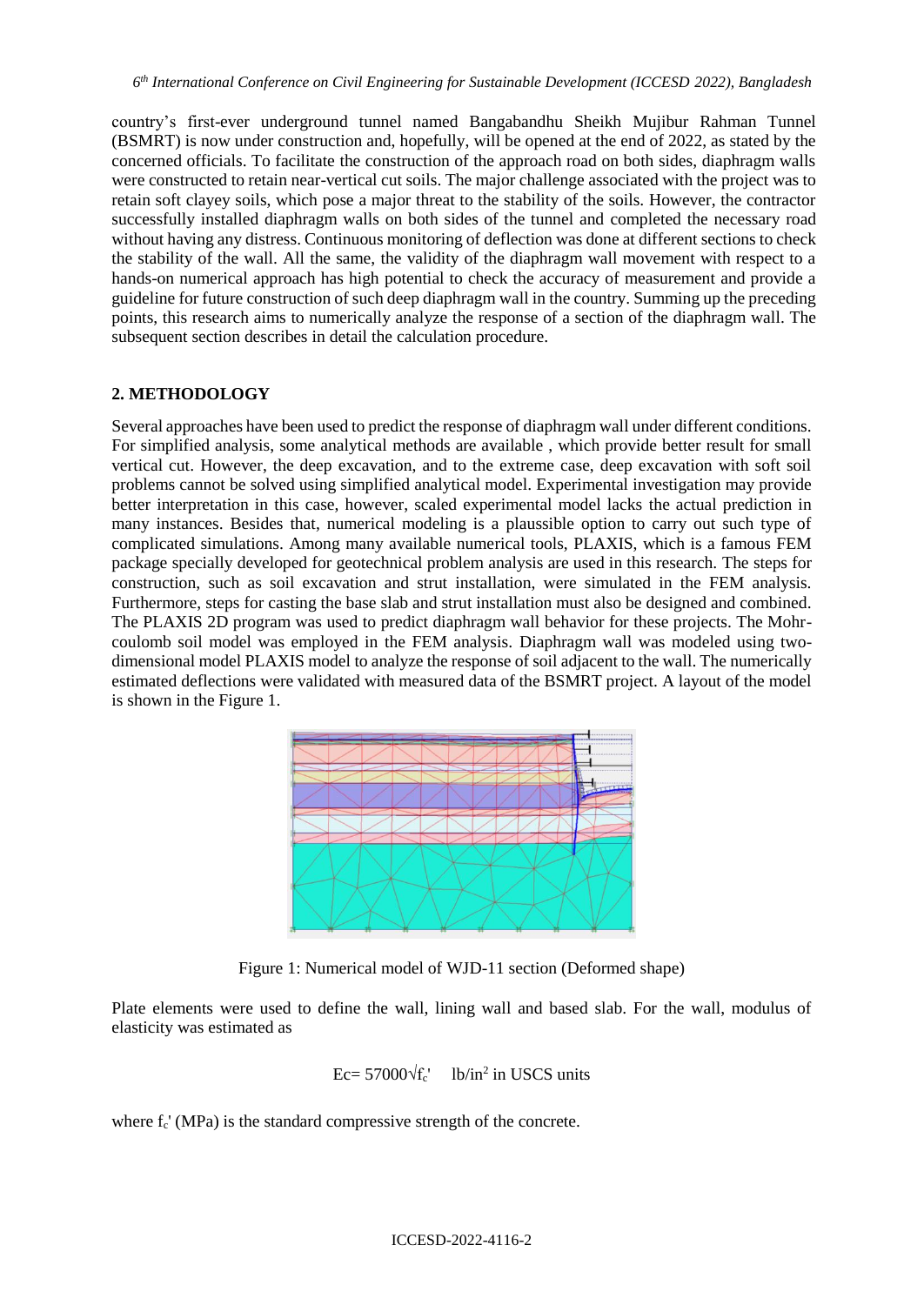Flexural rigidity plays an important role on the response of diaphragm wall. An equivalent plate thickness was estimated using the following equation:

$$
d_{eq} = \sqrt{12(E1/EA)}
$$

### **3. DIAPHRAGM WALL MODEL OF BSMRTP**

Sequential construction was simulated in the model. Simplified Mohr-Coulomb failure criteria was used to define the soil characteristics. The displacement of diaphragm wall in lateral direction was not significant owing to the high rigidity of basement slab in case top-down construction method. In the FEM simulation, the bending moment and shear force developed in all simulation steps were extracted to understand the mechanics of the diaphragm wall. The estimated peak values were found compatible with in-situ observations.

#### **3.1 Case 1-( Segment WJD-11-West Bank):**

Lateral wall movement of diaphragm wall were recorded by a set of inclinometer and compared with the FEM simulations, and shown in Figure 2. At the very first step, soil was excavated up to the bottom of the wall. It was found that both the field estimations and numerical results agreed quite well.



Figure 2: Comparison between field and predicted value at WJD-11 section

#### **3.2 Case 2-(Segment EJD-02, East bank)**

In the first step of construction, the soil was excavated up from the ground level to the bottom level of the diaphragm wall. This section was located at the EAST bank side of tunnel. It can be seen that the field measurements of the diaphragm wall movement agreed well with the results predicted by the FEM analysis.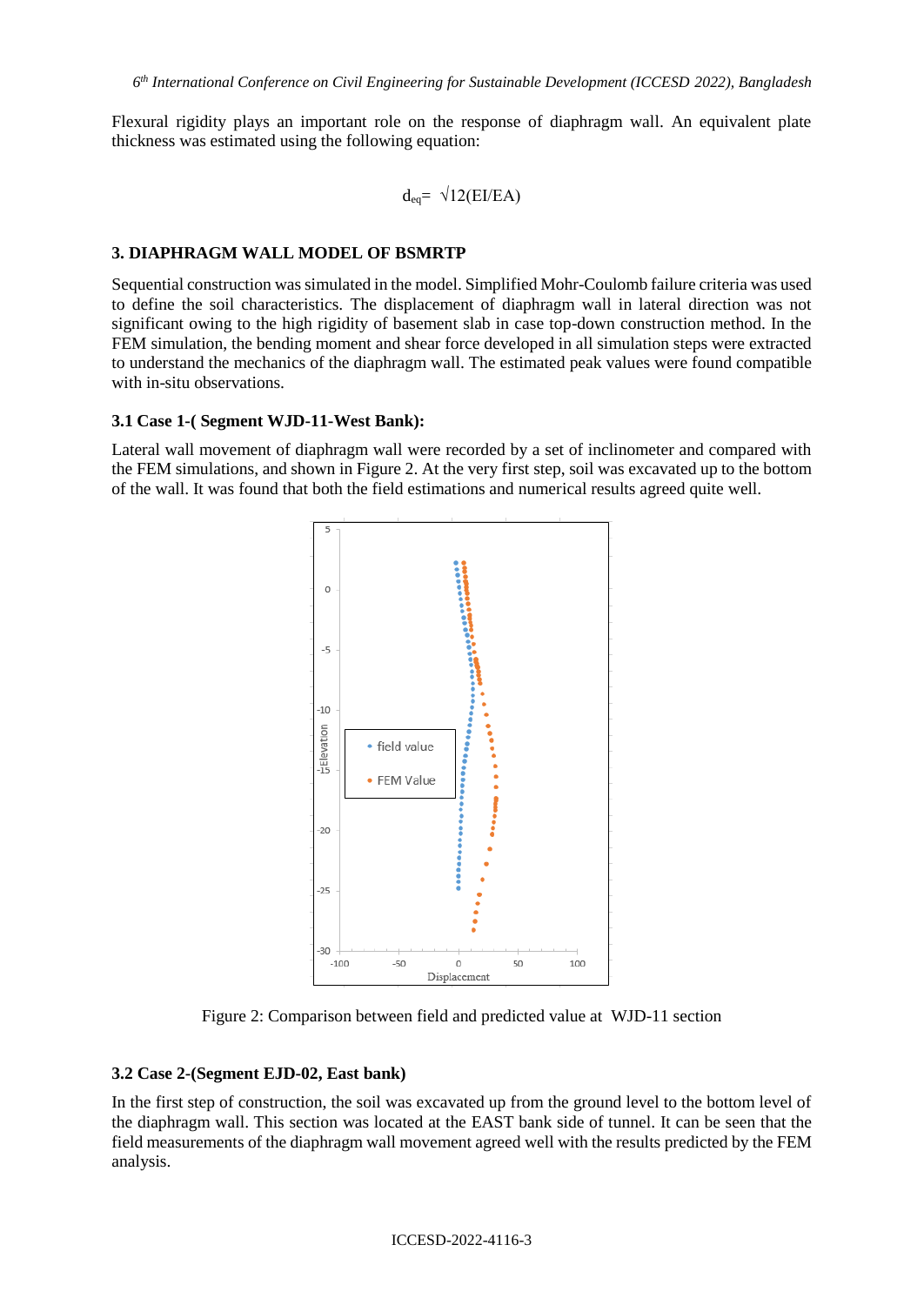

Figure 3: Comparison between field and predicted value at EJD-02 section

## **4. PARAMETRIC STUDY**

The previous section derived the compatibility between numerical and field results, and it was seen that a comprehensive adjustment was evident. To further investigate the aspects of diaphragm walls in a broader aspect, a sensitivity analysis considering different properties was conducted in this research works. Among many parameters, the effect of drawdown and strength parameter for cohesive soils influenced the response of diaphragm walls under different conditions. Therefore, this research conducted a parametric study on the same numerical model used for BSMRT for an observed water table variation and cohesion. Figure 4 shows the relation between the elevation of the water table to the displacement of the diaphragm wall. This graph clearly indicates a minimal difference among different levels of water level.



Figure 4 Relation between Max displacement and depth of water table of the soil profile

#### ICCESD-2022-4116-4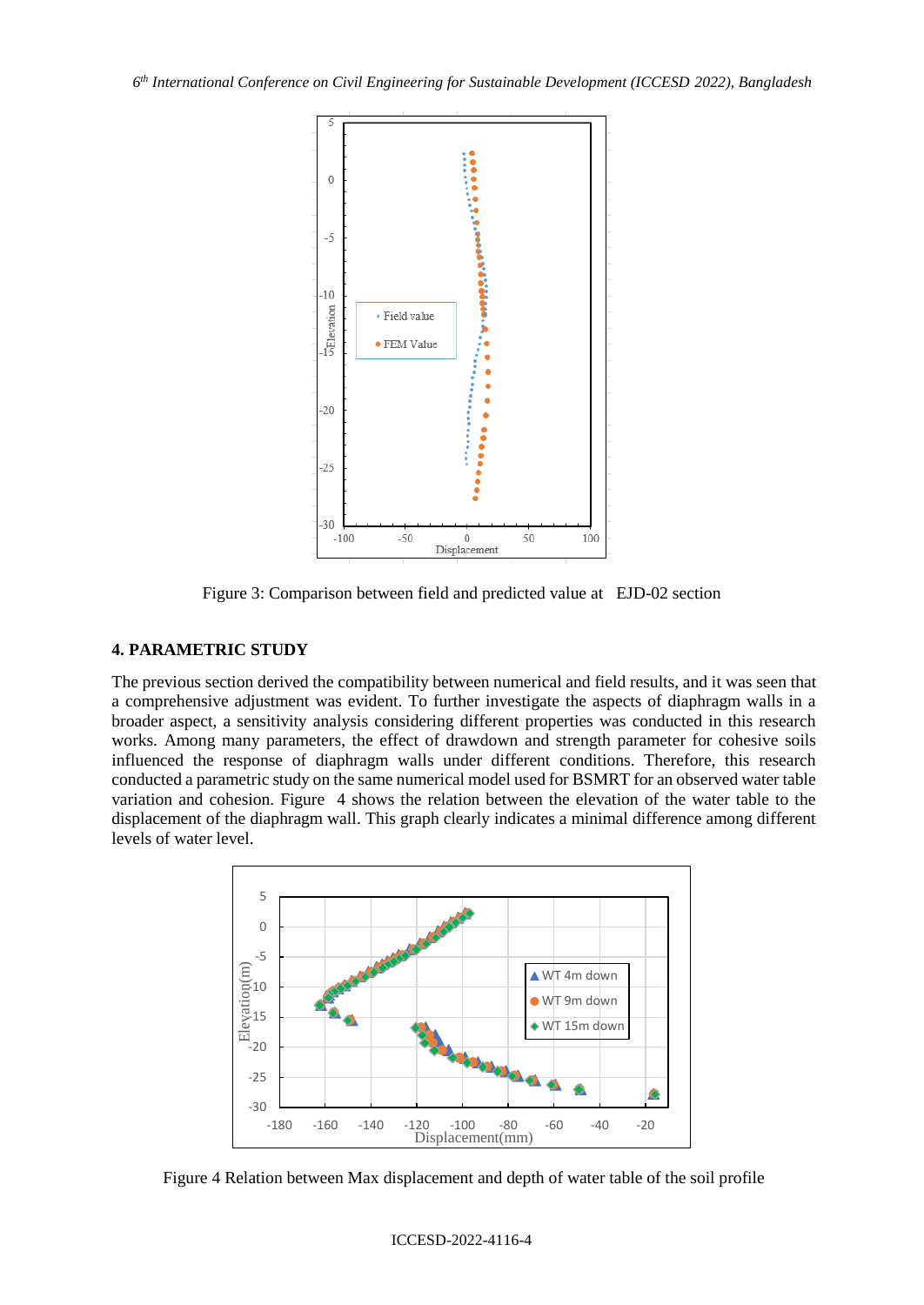Figure 5 shows the relation between the maximum displacement of diaphragm wall to the depth of water table. This graph indicates that the displacement of the diaphragm wall gradually increases with the increase of water table depth. So, water table depth is a one of the major factors for diaphragm wall displacement.



Figure 5 Relation between maximum displacement and depth of water table of the soil profile

The variation of cohesion also play a significant role on the bending response of a diaphragm wall, and the response is shown in Figure 6. It was found the cohesion significantly reduce the induced moment, eventually responsible for more stiff diaphragm wall.



Figure 6 Relation between cohesion and maximum bending moment of diaphragm wall

The variation of shear force in the diaphragm wall to different cohesive soil is shown in Figure 7. The maximum value was obtained at less cohesive soil. Shear force is 233.05 kN/m for C-10 and 196 kN/m for C-40 respectively. Here it was shown that, shear force of diaphragm wall is decreases with the increase of cohesion of soil.